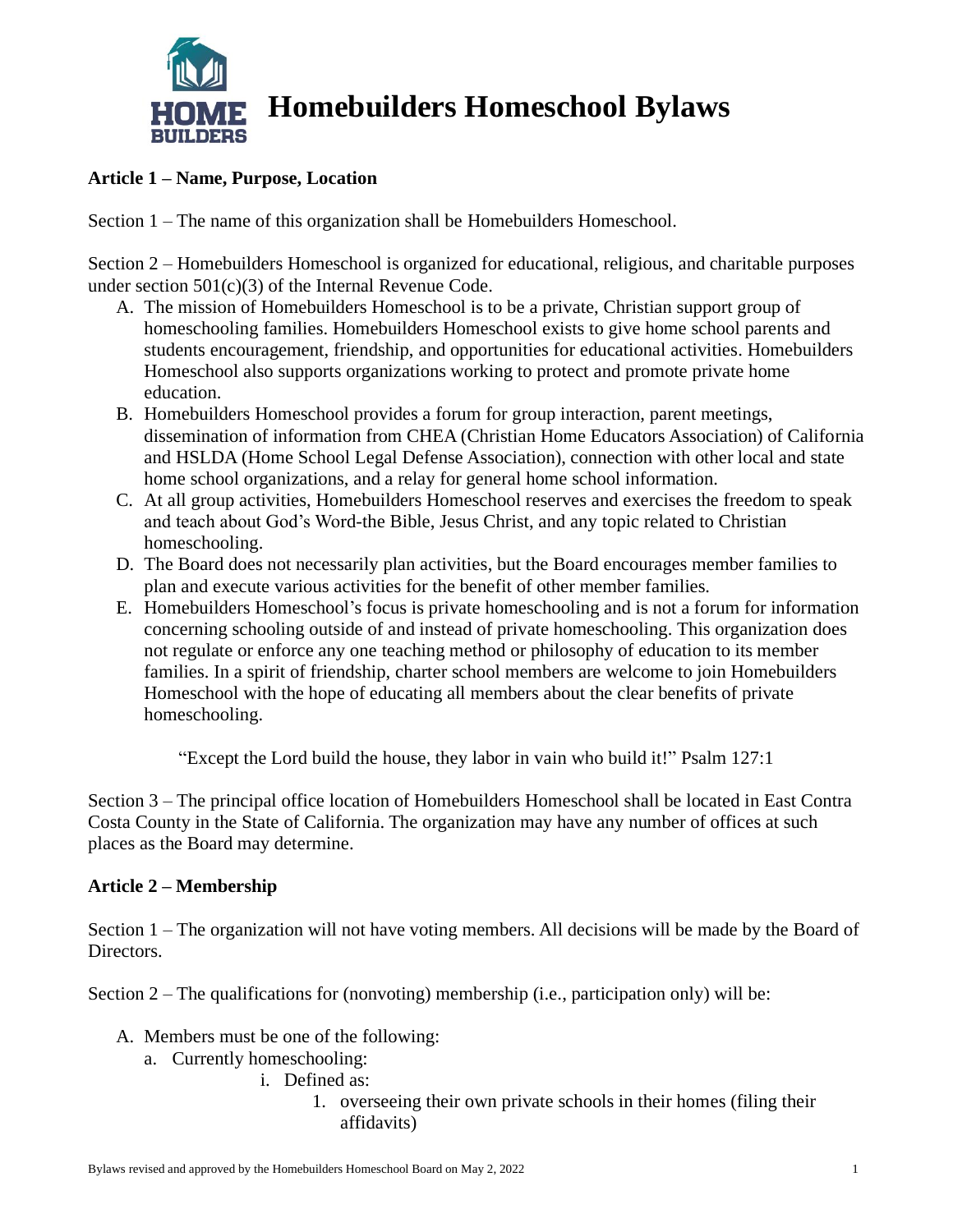- 2. enrolled in a PSP (private school satellite program)
- 3. enrolled in an ISP (independent study program)
- 4. enrolled in a Charter school
- 5. using a tutor
- ii. Families must be currently homeschooling (not enrolled elsewhere) at least one child in the home. All other children in the home are welcome, but at least one child is homeschooled.
- iii. Both parents (legal guardians) must sign the current membership application form and pay a non-refundable fee. In the case of financial hardship, a select number of discounts may be available.
- b. Alumni Status: A former member of Homebuilders Homeschool who has graduated their youngest student and is no longer homeschooling. These members do not pay dues but will need to sign a current membership application form and/or release of liability that will be kept on file.
- c. Offering Service: Offering educational and/or mentoring services that align with our purposes. These members do not pay dues but will need to sign a current membership application form and/or release of liability that will be kept on file with no expiration.
- B. Both parents/legal guardians will have their names run through the national sex offender database. No family who has a registered sex offender in the household will be allowed to become members. Families have the right to appeal this with the board.
- C. Both parents/legal guardians must have read and understood Homebuilders Homeschool's expectations and release of liability, statements, bylaws, and policies. Signing a statement of faith is not required for membership, but acting in violation of our statement of faith (i.e. samesex romantic relationships) are grounds for membership termination.
- D. Membership begins September 1<sup>st</sup>, but members can join at any time. It will expire on August  $31<sup>st</sup>$  of the following year, regardless of when members join. Alumni and offering service membership does not expire.

Section 3—Removal of Members

- A. Members may voluntarily terminate membership in Homebuilders Homeschool at any time.
- B. No monies shall be refunded to terminating members.
- C. In the event that a member family violates the Parent and Student Expectations or any other Homebuilders Homeschool statements, bylaws, and policies, membership can be terminated by a 2/3 majority vote of the Board of Directors. This procedure is not to be entered into unadvisedly or without prayerful consideration.

## **Article 3 – Meetings**

Section 1 – The date of the regular annual meeting shall be determined by the Board of Directors who will also set the time and place.

Section 2 – Regular meetings of the Board may be held at such place and time as shall be designated by the standing resolution of the Board.

Section 3 – Special meetings may be called by any board member when the need arises. Due diligence will be shown in assuring all board members receive the meeting request, have an opportunity to attend, and be notified of results.

Section 4 – Notice of regular meetings of the Board shall be provided to each voting member by email,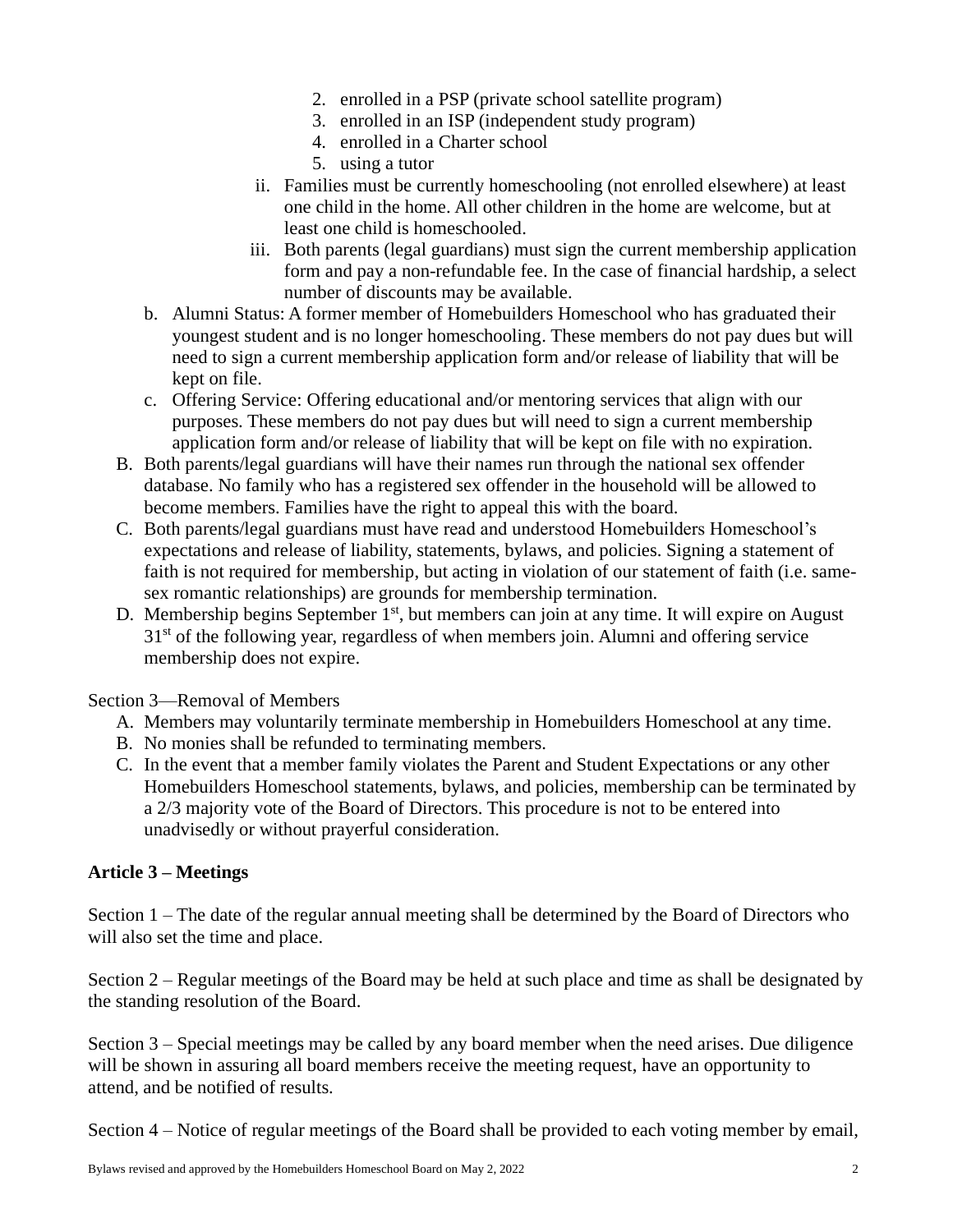text, and/or mobilize app at least one week prior to the meeting.

Section 5 – Members of the Board may participate in a meeting using conference telephone or similar communications equipment, so long as members participating in such meeting can hear one another. Members of the Board may vote by email, text, or other electronic means.

### **Article 4 – Board of Directors**

Section 1 – The business of the organization shall be managed by a Board of Directors comprised of at least three Board members and no more than seven. The Board is responsible for maintaining the overall policy and direction of the organization. Board members shall receive no compensation (other than reasonable expenses) for their service on the Board.

Section 2 – The Board shall meet at least four times per year at an agreed-upon time and location. Meetings will be scheduled based on board member availability, and board members are expected to attend.

Section 3 – All Board members shall serve for 4-year terms and be eligible for re-election indefinitely*.*

Section 4 – A Board member may be dismissed if he or she proves unable to work cooperatively or if some area of life proves incompatible with the general aims and beliefs of Homebuilders Homeschool and CHEA, including but not limited to moral, spiritual, or educational philosophy, whereas dismissal occurs at the discretion and a 2/3 majority vote of the other board members.

Section 5 – A Board member may resign for reasons of a change in job, health, or any personal reason at any time by giving notice to the organization.

Section 6 – In the event of a vacancy on the Board (including situations where the number of Board members has been deemed necessary to increase), the directors shall fill the vacancy.

Section 7 – A quorum must be attended by at least 2/3 of the Board members before business can be transacted or motions made or passed.

- A. Policies and procedures are gained in a spirit of unity, as each Board member seeks wisdom through prayer. On the occasion a decision is not reached unanimously, a 2/3 majority vote from all of the Board decides the issue.
- B. No board member has the freedom to individually make policy.

Section 8 – Qualifications – All Board of Directors must:

- A. Be nominated by an existing board member and unanimously approved by all current board members
- B. Agree with Homebuilders Homeschool's mission, purpose, and faith statements
- C. Strive to maintain the Christian character of the group
- D. Conduct oneself in a Christian manner while serving members and the community
- E. Have homeschooled their children for at least two years
- F. Be privately homeschooling all school-aged children.
- G. Not be employed by a public school program which enrolls home educators or be a public charter school vendor.
- H. Be willing to educate members about the clear benefits of private homeschooling.
- I. Belong to HSLDA (Home School Legal Defense Association) and CHEA (Christian Home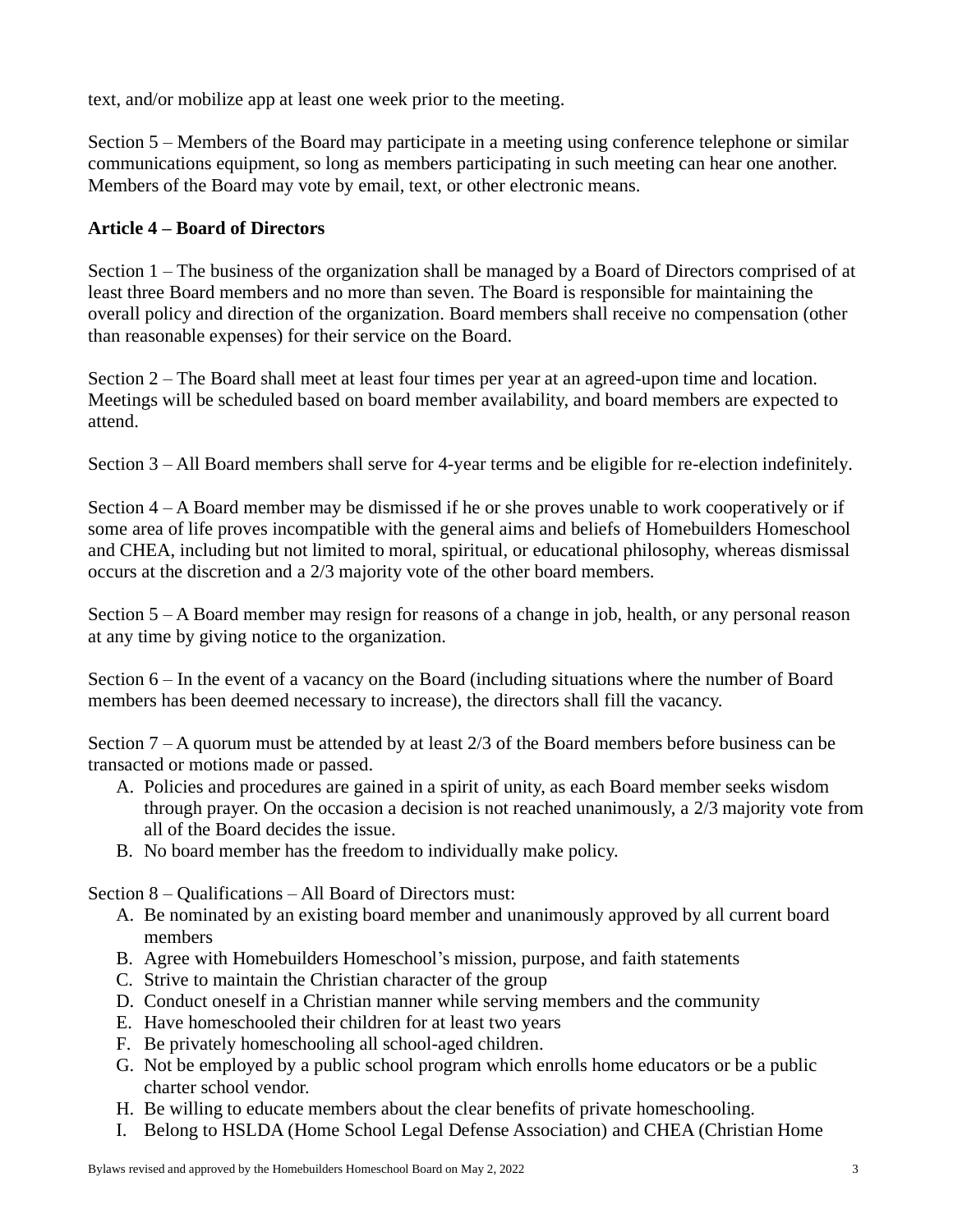Educators Association of California) and abide by Homebuilders Homeschool's agreements with them (Board members who are Alumni Status are not required to belong to HSLDA and CHEA, but are required to abide by Homebuilders Homeschool's agreements with them.)

- J. Be a professing Christian who publicly professes faith in Christ to other board members and answers the following questions:
	- a. Who is Jesus Christ, and how did you come to know Him?
	- b. How do you describe your current relationship with Jesus?
	- c. How do you teach your children about Jesus?
	- d. How would you describe your church involvement?
	- e. How much time are you willing to devote to the Homebuilders board?
- K. Be willing to work cooperatively and resolve conflicts in a biblical manner (Matthew 18:15-17)

Section 9 – Officers and Duties:

- A. The officers of the organization shall be Chairman, Secretary, and Treasurer. The Board of Directors shall appoint each of these officers. The Board may also appoint other officers it deems necessary. Two or more offices may be held by the same individual, except the Chairman may not also serve as Secretary or Treasurer.
	- a. The Chairman shall convene regularly scheduled Board meetings and shall preside or arrange for other members of the Board to preside at each meeting in the following order: Secretary and Treasurer.
	- b. The Secretary shall be responsible for keeping records of Board actions, including overseeing the taking of minutes at all board meetings, sending out meeting announcements, distributing copies of minutes and the agenda to each Board member, and assuring that corporate records are maintained.
	- c. The Treasurer shall make a report at each quarterly Board meeting or as requested. The Treasurer shall assist in preparing the budget and make financial information available to Board members and the public.

## **Article 5 – Committees**

Section 1 – The Board may create committees as needed, such as fundraising, graduation, banquet, curriculum swap, yearbook, events, and activities.

- A. The Board shall appoint members to serve on committees.
- B. No Committee leader in our group may be a leader of, enrolled in, nor employed by a public school program which enrolls home educators.

Section 2 – No committee shall have any power to: fill vacancies on the Board, adopt, amend or repeal the by-laws, amend or repeal any resolution of the Board, or act on matters committed by the by-laws or resolution of the Board to another committee of the Board.

#### **Article 6 - Indemnification**

Section 1 – The organization shall indemnify any agent of the organization including Directors, Officers, or Committee members or member volunteers who was or is a party, or is threatened to be made a party to any proceeding, administrative or investigative, as such a person was or is an authorized representative of the organization. This indemnification against expenses, judgments, fines, and amount paid in settlements actually or reasonably incurred by such a representative of the organization is contingent upon the determination that such person acted in good faith and in a manner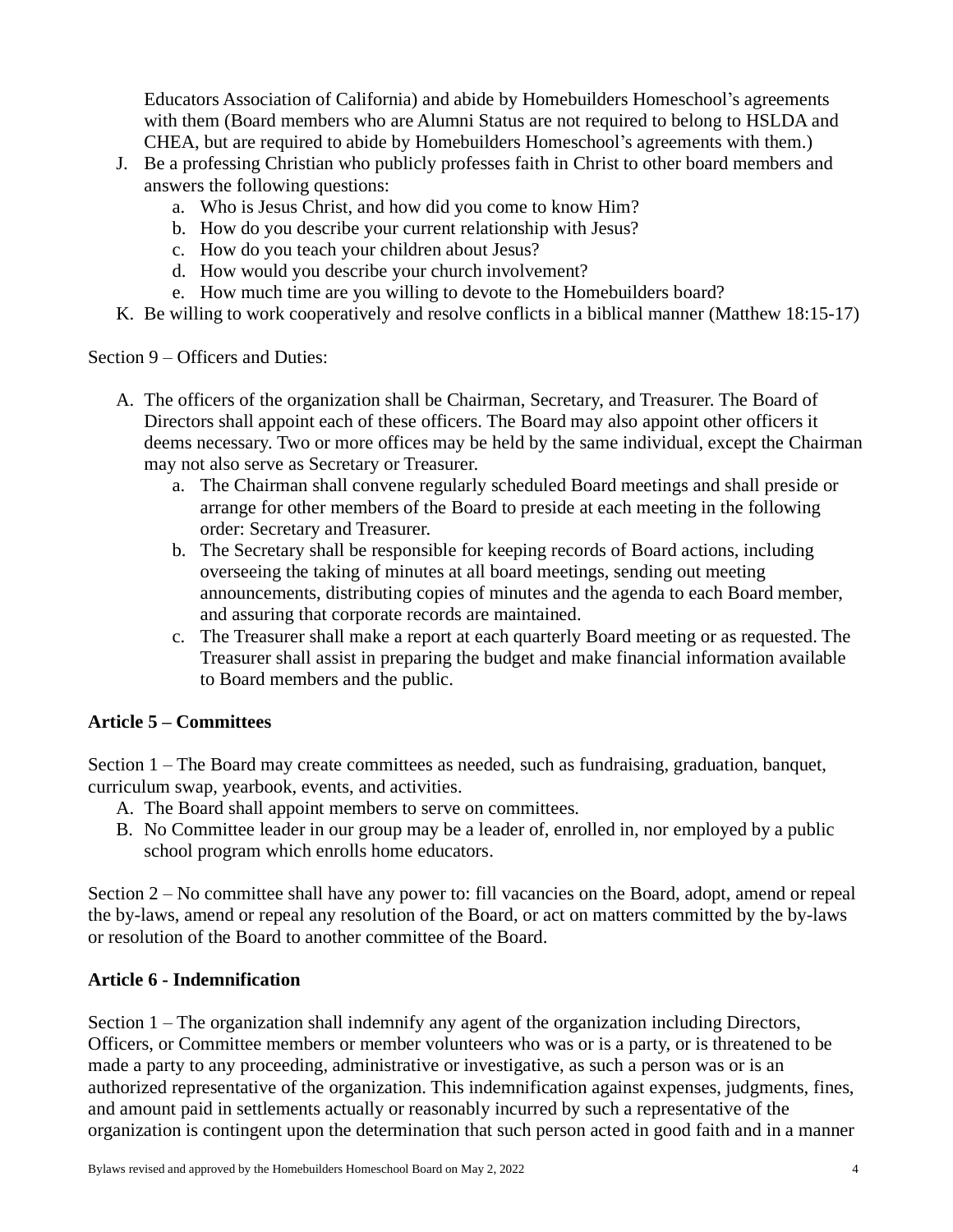he/she believed to be in, or not opposed to, the best interests of the organization. With respect to any criminal proceeding, indemnified persons shall have had no cause to believe that their conduct was unlawful.

Section 2 – To satisfy indemnification obligations the organization may maintain insurance, obtain a letter of credit, act as a self-insurer, create a reserve trust, cash collateral, enter into indemnification agreements, or use any other arrangement whatsoever in such amounts, at such costs, and upon other terms and conditions that the Board shall deem appropriate.

Section 3 – This indemnification shall be made only if the organization shall be advised by its Board of Directors acting (1) by a quorum consisting of directors who are not parties to such action or proceeding upon a finding that, or (2) if a quorum under is not obtainable with due diligence, upon the opinion in writing of legal counsel that, the director or officer has met the foregoing applicable standard of conduct. If the foregoing determination is to be made by the Board of Directors, it may rely as to all questions of law, on the advice of independent legal counsel.

#### **Article 7 – Amendments**

Section 1 – These By-laws may be amended when deemed necessary by a 2/3 majority vote of the Board of Directors. Proposed amendments must be submitted to the Secretary and sent along with regular board meeting notices.

#### **Additional Provisions.**

a. Upon the dissolution of Homebuilders Homeschool, assets shall be distributed for one or more exempt purposes within the meaning of section  $501(c)(3)$  of the Internal Revenue Code, or corresponding section of any future federal tax code, or shall be distributed to the federal government, or to a state or local government, for public purpose.

b. Homebuilders Homeschool is organized exclusively for charitable, religious, educational, and/or scientific purposes under section  $501(c)(3)$  of the Internal Revenue Code. No part of the net earnings shall inure to the benefit of, or be distributable to its members, directors, officers, or other private persons, except that the organization shall be authorized and empowered to pay reasonable compensation for services rendered and to make payments and distributions in furtherance of the purposes set forth in the purpose clause hereof.

c. No substantial part of the activities of Homebuilders Homeschool shall be the carrying on of propaganda, or otherwise attempting to influence legislation, and the organization shall not participate in, or intervene in (including the publishing or distribution of statements) any political campaign on behalf of any candidate for public office.

d. Notwithstanding any other provision of this document, the organization shall not carry on any other activities not permitted to be carried on (a) by an organization exempt from federal income tax under section 501(c)(3) of the Internal Revenue Code, or corresponding section of any future federal tax code, or (b) by an organization, contributions to which are deductible under section  $170(c)(2)$  of the Internal Revenue Code, or corresponding section of any future federal tax code.

#### **Conflict of Interest**